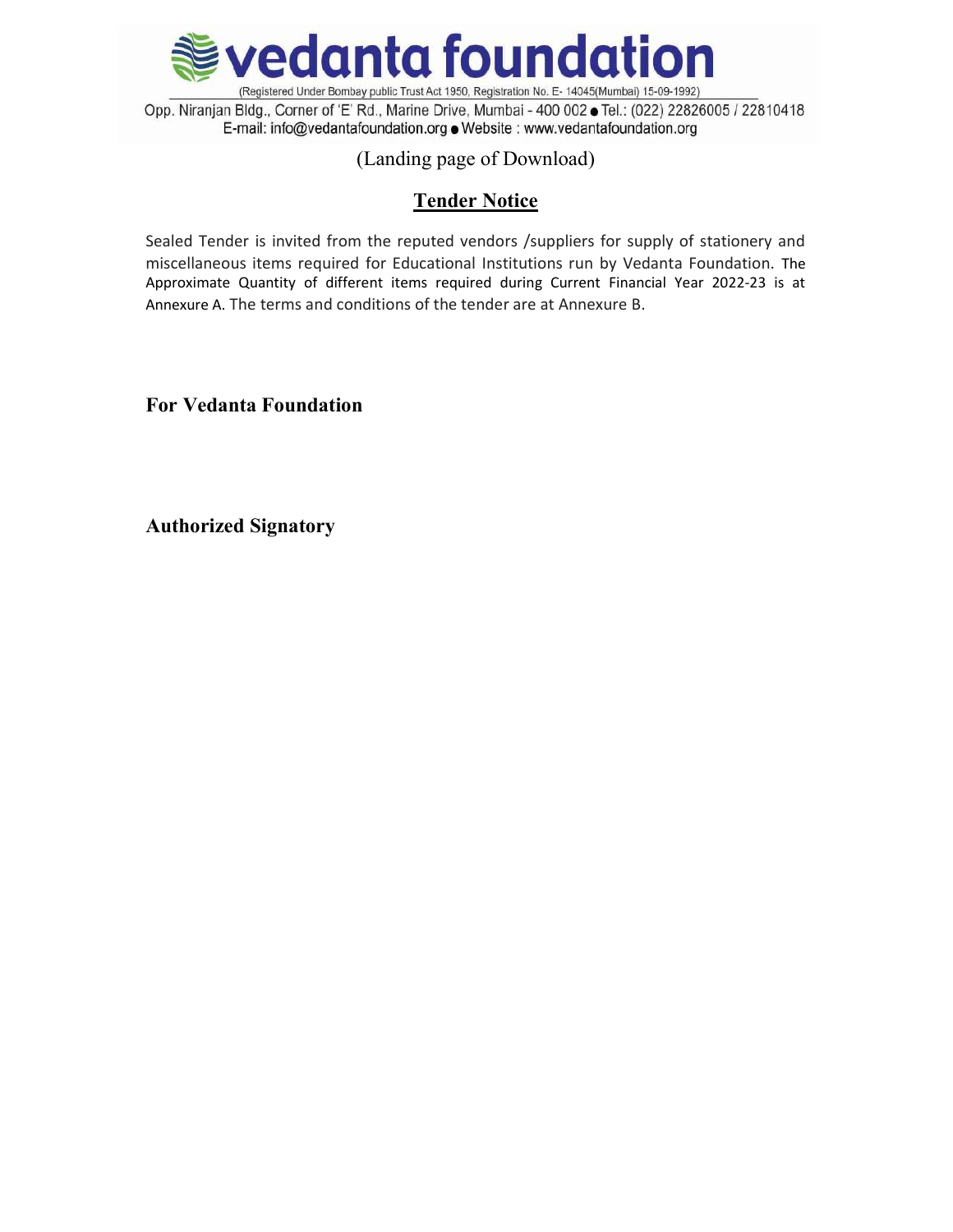# **Annexure A**

|                | <b>Stationery</b>                           |        |                  |                                            |                                                      |                                                 |                                                      |                                            |                                               |                                           |                                               |                 |
|----------------|---------------------------------------------|--------|------------------|--------------------------------------------|------------------------------------------------------|-------------------------------------------------|------------------------------------------------------|--------------------------------------------|-----------------------------------------------|-------------------------------------------|-----------------------------------------------|-----------------|
| Sr. No.        | <b>ITEM NAME</b>                            | Unit   | <b>Total QTY</b> | <b>Kolkata College</b><br>No. Students 600 | <b>Item requires</b><br>(Quarterly/6 Monthly/Yearly) | <b>Vitthalwadi College</b><br>No. Students 2000 | <b>Item requires</b><br>(Quarterly/6 Monthly/Yearly) | <b>Ringas College</b><br>No. Students 3000 | Item requires<br>(Quarterly/6 Monthly/Yearly) | <b>Ringas School</b><br>No. Students 2000 | Item requires<br>(Quarterly/6 Monthly/Yearly) | <b>Bid Rate</b> |
| $\mathbf{1}$   | Allpin (King)                               | box    | $\overline{7}$   | 5.00                                       | Yearly                                               | $\overline{0}$                                  |                                                      |                                            | Yearly                                        | $\overline{1}$                            | Yearly                                        |                 |
| $\overline{2}$ | Allpin (Small) box                          | box    | $\overline{2}$   | 0.00                                       |                                                      |                                                 |                                                      | $\overline{1}$                             | Yearly                                        | $\overline{1}$                            | yearly                                        |                 |
| $\overline{3}$ | Binding clip (in packet) Big Saya 51mm      | Packet | 50               | 48.00                                      | Yearly                                               | $\overline{2}$                                  | Yearly                                               | $\Omega$                                   |                                               | $\Omega$                                  |                                               |                 |
| $\overline{4}$ | Binding clip (in packet) Small Saya 19mm    | Packet | 51               | 48.00                                      | Yearly                                               | $\overline{2}$                                  | Yearly                                               | $\mathbf 0$                                |                                               | $\overline{1}$                            | Yearly                                        |                 |
| 5              | Binding clip (in packet) Small Saya 25mm    | Packet | 62               | 60.00                                      | Yearly                                               | $\overline{2}$                                  | Yearly                                               | $\mathbf 0$                                |                                               | $\mathbf 0$                               |                                               |                 |
| 6              | Binding clip (in packet) Small Saya 32mm    | Packet | 63               | 60.00                                      | Yearly                                               | $\overline{2}$                                  | Yearly                                               | $\Omega$                                   |                                               | $\overline{1}$                            | Yearly                                        |                 |
| $\overline{7}$ | Black marker pen                            | Pcs    | 56               | 10.00                                      | Yearly                                               | 20                                              | Yearly                                               | 24                                         | Yearly                                        | $\overline{2}$                            | Quaterly                                      |                 |
| 8              | Black pen                                   | Packet | 55               | 5.00                                       | Yearly                                               | 50                                              | Yearly                                               | $\Omega$                                   |                                               |                                           |                                               |                 |
| 9              | Blue marker pen                             | Pcs    | 39               | 10.00                                      | Yearly                                               | 5                                               | Yearly                                               | 24                                         | Yearly                                        |                                           |                                               |                 |
| 10             | <b>Blue Pen</b>                             | Packet | 18               | 5.00                                       | Yearly                                               | -5                                              | Yearly                                               | 6                                          | Yearly                                        | $\overline{2}$                            | Quaterly                                      |                 |
| 11             | <b>Board Duster</b>                         | pcs    | 330              | 30.00                                      | Yearly                                               | 200                                             | Yearly                                               | $\Omega$                                   |                                               | 100                                       | Yearly                                        |                 |
| 12             | <b>Board Duster Tray</b>                    | pcs    | 30               | 30.00                                      | Yearly                                               | $\overline{0}$                                  |                                                      | $\mathbf 0$                                |                                               |                                           |                                               |                 |
| 13             | Box File (big)                              | pcs    | 225              | 25.00                                      | Yearly                                               | 200                                             | Yearly                                               | $\mathbf{0}$                               |                                               |                                           |                                               |                 |
| 14             | Box file (small)                            | pcs    | 65               | 10.00                                      | Yearly                                               | 50                                              | Yearly                                               | $\mathbf 0$                                |                                               | 5                                         | Yearly                                        |                 |
| 15             | Calculator                                  | pcs    | 8                | 5.00                                       | Yearly                                               |                                                 |                                                      | $\overline{1}$                             | Yearly                                        | $\overline{2}$                            | Yearly                                        |                 |
| 16             | Carbon Paper pkt                            | Packet | $\overline{4}$   | 2.00                                       | Yearly                                               | 1                                               | Yearly                                               | $\overline{1}$                             | Yearly                                        |                                           |                                               |                 |
| 17             | Cash Book no.2                              | pcs    | $\mathbf{1}$     | 0.00                                       | $\sim$ $-$                                           |                                                 |                                                      | $\Omega$                                   |                                               | $\overline{1}$                            | Yearly                                        |                 |
| 18             | CD Marker                                   | Pcs    | 90               | 20.00                                      | Yearly                                               | 50                                              | Yearly                                               | 20                                         | Yearly                                        |                                           |                                               |                 |
| 19             | cello tape big size                         | Pcs    | 70               | 20.00                                      | Yearly                                               | 50                                              | Yearly                                               | $\mathbf{0}$                               |                                               |                                           |                                               |                 |
| 20             | cellotape Dispenser                         | pcs    | $\overline{1}$   | 0.00                                       | Yearly                                               | $\overline{0}$                                  |                                                      | $\overline{1}$                             | Yearly                                        |                                           |                                               |                 |
| 21             | Chalk Kores dustless box                    | Box    | 360              | 50.00                                      | Yearly                                               | 300                                             | Yearly                                               | 5                                          | Yearly                                        | 5                                         | Yearly                                        |                 |
| 22             | Chanal file                                 | pcs    | 50               | 50.00                                      | Yearly                                               | $\overline{0}$                                  |                                                      | $\mathbf{0}$                               |                                               |                                           |                                               |                 |
| 23             | Chapid (Lac) 400 gm                         | pcs    | 100              | 0.00                                       | $\sim$                                               |                                                 |                                                      | 100                                        | Yearly                                        |                                           |                                               |                 |
| 24             | Cobra file                                  | pcs    | 80               | 0.00                                       | $\sim$                                               |                                                 |                                                      | $\Omega$                                   |                                               | 80                                        | Yearly                                        |                 |
| 25             | Chalk Colour Box                            | box    | 57               | 5.00                                       | Yearly                                               | 50                                              | Yearly                                               | $\overline{2}$                             | Yearly                                        |                                           |                                               |                 |
| 26             | Consumable Stock Register                   | pcs    | 16               | 15.00                                      | Yearly                                               |                                                 |                                                      |                                            |                                               | $\overline{1}$                            | Yearly                                        |                 |
| 27             | Cover File                                  | pcs    | 135              | 75.00                                      | Yearly                                               | 60                                              | Yearly                                               | $\Omega$                                   |                                               |                                           |                                               |                 |
| 28             | date stamp                                  | pcs    | $\overline{4}$   | 2.00                                       | Yearly                                               | $\overline{2}$                                  | Yearly                                               | $\mathbf{0}$                               |                                               |                                           |                                               |                 |
| 29             | Envelop with coated                         | pcs    | 200              | 100.00                                     | Yearly                                               |                                                 |                                                      | 100                                        | Yearly                                        |                                           |                                               |                 |
| 30             | Envolpe A4                                  | pcs    | 300              | 100.00                                     | Yearly                                               | 100                                             | Yearly                                               | 100                                        | Yearly                                        |                                           |                                               |                 |
| 31             | Envolpe Cloth Big Size (30CM*40CM)          | pcs    | 400              | 100.00                                     | Yearly                                               | $\overline{0}$                                  |                                                      | 300                                        | Yearly                                        |                                           |                                               |                 |
| 32             | <b>Envolpe Small</b>                        | pcs    | 400              | 100.00                                     | Yearly                                               | 300                                             | Yearly                                               | $\Omega$                                   |                                               |                                           |                                               |                 |
| 33             | Envolpe Small Cloth (30*24CM)               | pcs    | 400              | 100.00                                     | Yearly                                               | $\Omega$                                        |                                                      | 300                                        | Yearly                                        |                                           |                                               |                 |
| 34             | Eraser Natraj                               | box    | 6                | 1.00                                       | Yearly                                               | 5                                               | Yearly                                               | $\mathbf{0}$                               |                                               |                                           |                                               |                 |
| 35             | Exam Answer sheet (2 Page For Suplimentary) | pcs    | 31000            | 15000.00                                   | Yearly                                               |                                                 |                                                      |                                            |                                               | 16000                                     | Yearly                                        |                 |
| 36             | Exam Answer Sheet (4 Page) Size-9x11        | pcs    | 42000            | 10000.00                                   | Yearly                                               |                                                 |                                                      |                                            |                                               | 32000                                     | Yearly                                        |                 |
| 37             | Fee register                                | pcs    | $\overline{2}$   | 0.00                                       | $\sim$ $-$                                           | $\overline{2}$                                  | Yearly                                               | $\mathbf{0}$                               |                                               |                                           |                                               |                 |
| 38             | Fevistic (22gm)                             | pcs    | 27               | 20.00                                      | Yearly                                               | 5                                               | Yearly                                               |                                            |                                               | $\overline{2}$                            | Quaterly                                      |                 |
| 39             | File flag                                   | Pkts   | 10               | 5.00                                       | Yearly                                               | -5                                              | Yearly                                               | $\Omega$                                   |                                               |                                           |                                               |                 |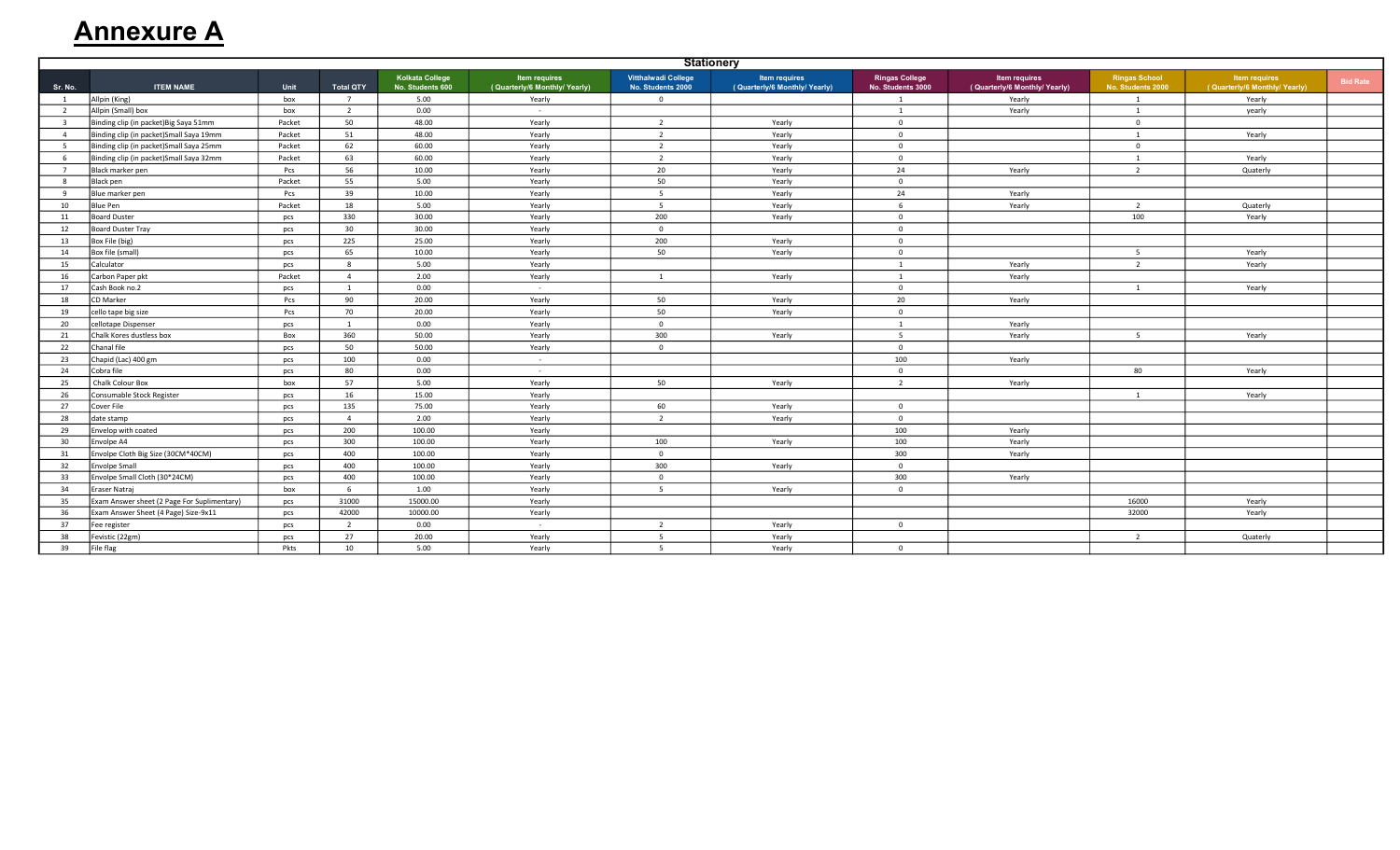| 40 | Gems clip (in packet) Saya 28mm                | Packet          | 20                      | 20.00  | Yearly          | $\overline{0}$          |        | $\overline{0}$ |        |                 |        |  |
|----|------------------------------------------------|-----------------|-------------------------|--------|-----------------|-------------------------|--------|----------------|--------|-----------------|--------|--|
| 41 | Fevistick 15gm                                 | pcs             | 35                      | 10.00  | Yearly          | $\overline{0}$          |        | 25             | Yearly |                 |        |  |
| 42 | Graph Paper Booklet                            | pcs             | 74                      | 50.00  | Yearly          |                         |        |                |        | 24              | Yearly |  |
| 43 | Green pen                                      | Packet          | 12                      | 5.00   | Yearly          | 5                       | Yearly | $\overline{2}$ | Yearly |                 |        |  |
| 44 | Highlighters Green                             | Packet          | 12                      | 5.00   | Yearly          | 5                       | Yearly | $\overline{2}$ | Yearly |                 |        |  |
| 45 | Highlighters pink                              | Packet          | 17                      | 5.00   | Yearly          | 10                      | Yearly | $\overline{2}$ | Yearly |                 |        |  |
| 46 | <b>Highlighters Yellow</b>                     | Packet          | 12                      | 5.00   | Yearly          | 5                       | Yearly | $\overline{2}$ | Yearly |                 |        |  |
| 47 | Index File (Big Size)                          | pcs             | 41                      | 0.00   | $\sim$          |                         |        | 36             | Yearly | 5               | Yearly |  |
| 48 | India Political Map Booklets                   | pcs             | 55                      | 50.00  | Yearly          |                         |        |                |        | 5               | Yearly |  |
| 49 | Inword 200 Pages PRINTED                       | pcs             | $\overline{2}$          | 0.00   | $\sim$ $-$      | $\overline{2}$          | Yearly | $\mathbf 0$    |        |                 |        |  |
| 50 | J.K.Paper Rim A-4                              | pcs (no.of Rim) | 450                     | 60.00  | Yearly          | 200                     | Yearly | 130            | Yearly | 60              | Yearly |  |
| 51 | L File                                         | pcs             | 76                      | 40.00  | Yearly          | $\overline{0}$          |        | 36             | Yearly |                 |        |  |
| 52 | L Folder                                       | pcs             | 140                     | 0.00   | $\sim 10^{-1}$  | 20                      | Yearly | 120            | Yearly |                 |        |  |
| 53 | Legal size paper                               | pcs (no.of Rim) | 60                      | 5.00   | Yearly          | 50                      | Yearly | 5              | Yearly |                 |        |  |
| 54 | Level (Sicker) 37.5 X 21 MM(65 level one page) | pcs             | $\overline{\mathbf{3}}$ | 3.00   | Yearly          | $\overline{0}$          |        | $\overline{0}$ |        |                 |        |  |
| 55 | Liquid Glue 700 ml                             | pcs             | 29                      | 3.00   | Yearly          | 20                      | Yearly | 5              | Yearly | 1               | Yearly |  |
| 56 | Mark List (Name 65)                            | pads            | 30                      | 0.00   | $\sim 10^{-1}$  |                         |        |                |        | 30              | Yearly |  |
| 57 | Mark Register for Result 220 Page              | pcs             | 30                      | 0.00   | $\sim 10^{-11}$ |                         |        |                |        | 30 <sub>o</sub> | Yearly |  |
| 58 | Megnatic Box (Allpin stand)                    | pcs             | $\overline{0}$          | 0.00   | $\sim 10^{-1}$  | $\mathbf 0$             |        | $\mathbf{0}$   |        |                 |        |  |
| 59 | Notepad 1/8                                    | pcs             | 124                     | 100.00 | Yearly          | $\mathbf 0$             |        | 12             | Yearly | 12              | Yearly |  |
| 60 | Open Pad file                                  | pcs             | 60                      | 0.00   | $\sim$          |                         |        | 60             | Yearly |                 |        |  |
| 61 | Outword 200 Pages PRINTED                      | pcs             | $\overline{2}$          | 0.00   | $\sim$ $-$      | $\overline{2}$          | Yearly | $\mathbf 0$    |        |                 |        |  |
| 62 | Packing Tape (Brown) (1") (50Mtr)              | pcs             | 22                      | 0.00   | $\sim 10^{-1}$  | 10                      | Yearly | 12             | Yearly |                 |        |  |
| 63 | Packing Tape (Brown)(2") (50 Mtr)              | pcs             | 39                      | 10.00  | Yearly          | 5 <sup>5</sup>          | Yearly | 24             | Yearly |                 |        |  |
| 64 | Packing Tape (White) (1") (50 Mtr)             | pcs             | 27                      | 10.00  | Yearly          | $5^{\circ}$             | Yearly | 12             | Yearly |                 |        |  |
| 65 | Packing Tape (White) (2") (50) (Mtr)           | Packet          | 39                      | 10.00  | Yearly          | 5 <sup>5</sup>          | Yearly | 24             | Yearly |                 |        |  |
| 66 | paper pin                                      | box             | 27                      | 0.00   | $\sim$          | 20                      | Yearly | 5 <sup>5</sup> | Yearly | $\overline{2}$  | Yearly |  |
| 67 | Pen Black                                      | Packet          | $\overline{2}$          | 0.00   | $\sim$          |                         |        | $\overline{2}$ | Yearly |                 |        |  |
| 68 | Pen Blue                                       | Packet          | 20                      | 0.00   | $\sim 10^{-1}$  |                         |        | 10             | Yearly | 10              | Yearly |  |
| 69 | Pen Red                                        | Packet          | 69                      | 5.00   | Yearly          | 50                      | Yearly | $\overline{2}$ | Yearly | 12              | Yearly |  |
| 70 | Pencil Box Natraj HB                           | box             | 21                      | 5.00   | Yearly          | 10                      | Yearly | $\overline{4}$ | Yearly | $\overline{2}$  | Yearly |  |
| 71 | Pencil sharpner Natraj                         | box             | 11                      | 1.00   | Yearly          | 10                      | Yearly | $\mathbf 0$    |        |                 |        |  |
| 72 | Peper Cutter Big 1"                            | pcs             | 15                      | 10.00  | Yearly          | $\overline{0}$          |        | 5              | Yearly |                 |        |  |
| 73 | Permanent marker black                         | Packet          | 20                      | 10.00  | Yearly          | 5                       | Yearly | 5 <sup>5</sup> | Yearly |                 |        |  |
| 74 | Physical Map Pad (World India Rajasthan)       | pcs             | 3000                    | 0.00   | $\sim 10^{-11}$ |                         |        | 3000           | Yearly |                 |        |  |
| 75 | Punching folder                                | pcs             | 50                      | 50.00  | Yearly          | $\overline{0}$          |        | $\overline{0}$ |        |                 |        |  |
| 76 | Punching Machine Big DP 700                    | pcs             | 10                      | 2.00   | Yearly          | $5\overline{)}$         | Yearly | $\mathbf{1}$   | Yearly | $\overline{2}$  | Yearly |  |
| 77 | Punching Machine DP480                         | pcs             | 14                      | 12.00  | Yearly          | $\overline{0}$          |        | $\overline{2}$ | Yearly |                 |        |  |
| 78 | Push Pin (Saya)                                | box             | 17                      | 10.00  | Yearly          | 5                       | Yearly | $\overline{2}$ | Yearly |                 |        |  |
| 79 | Rajasthan Political Map Booklets               | pcs             | 20                      | 0.00   | $\sim 10^{-11}$ |                         |        |                |        | 20              | Yearly |  |
| 80 | Register 200 pages                             | pcs             | 46                      | 20.00  | Yearly          | 26                      | Yearly | $\overline{0}$ |        |                 |        |  |
| 81 | Report Card (Large Size)                       | pcs             | 1500                    | 0.00   | $\sim 10^{-1}$  |                         |        |                |        | 1500            | Yearly |  |
| 82 | Report Card (Small Size)                       | pcs             | 500                     | 0.00   | $\sim$          |                         |        |                |        | 500             | Yearly |  |
| 83 | result card                                    | pcs             | 4500                    | 0.00   | $\sim 10^{-11}$ | 4500                    |        | $\mathbf{0}$   |        |                 |        |  |
| 84 | riso master ink                                | packet          | $\overline{4}$          | 0.00   | $\sim$          | $\overline{4}$          |        | $\mathbf{0}$   |        |                 |        |  |
| 85 | Riso tonner ink                                | packet          | $\overline{2}$          | 0.00   | $\sim 10^{-1}$  | $\overline{2}$          |        | $\mathbf 0$    |        |                 |        |  |
| 86 | Round Ruber (Samll Pkt)                        | packet          | $\overline{4}$          | 0.00   | $\sim$          | $\overline{\mathbf{3}}$ |        | $\overline{1}$ | Yearly |                 |        |  |
| 87 | Rubber bands Big pkt                           | packet          | 14                      | 1.00   | Yearly          | 10                      |        | $\overline{1}$ | Yearly | $\overline{2}$  | Yearly |  |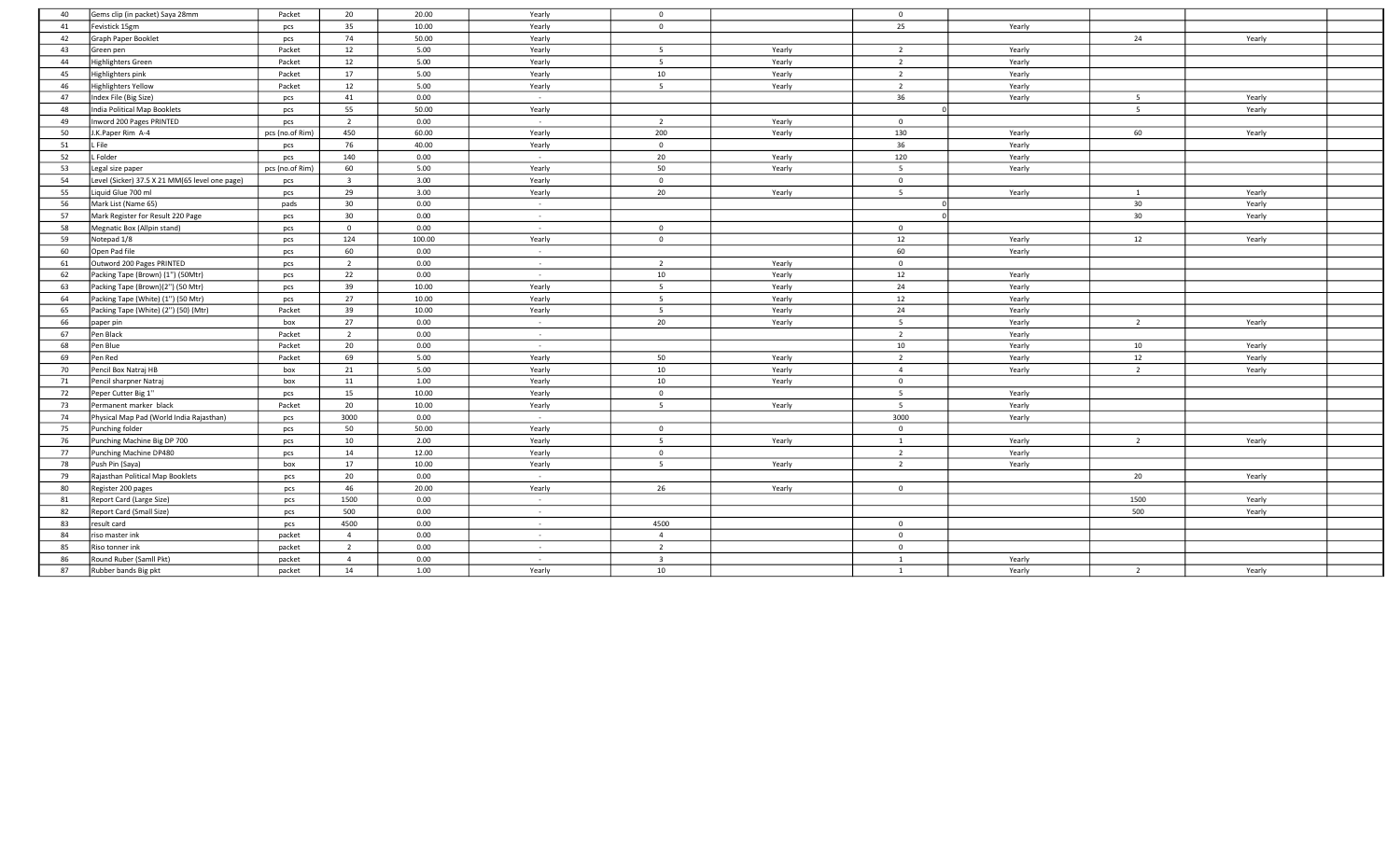| Ruled Page Rim (Result Sheet Etc.)<br>88     | pcs | 2                        | 0.00   | <b>Service</b>  |                |        |                |        | $\overline{2}$ | Yearly |  |
|----------------------------------------------|-----|--------------------------|--------|-----------------|----------------|--------|----------------|--------|----------------|--------|--|
| Scholar Resgiter (600 page)<br>89            | pcs | $\overline{\phantom{a}}$ | 0.00   | $\sim$          |                |        | $\overline{2}$ | Yearly |                |        |  |
| 90<br>Scissor (Brass Handle)                 | pcs | $\Omega$                 | 0.00   | $\sim$          |                |        |                |        |                |        |  |
| Self Sticky Note<br>91                       | pcs | 37                       | 30.00  | Yearly          | $\Omega$       |        |                | Yearly | $\overline{2}$ | Yearly |  |
| Self Sticky Note Colour<br>92                | Pkt | 35                       | 20.00  | Yearly          | 10             | Yearly | 5              | Yearly |                |        |  |
| Simple without jild Registers 120 Page<br>93 | pcs | 40                       | 0.00   | $\sim$ $-$      |                |        | 40             | Yearly |                |        |  |
| 94<br>Spring File                            | pcs | 258                      | 150.00 | Yearly          | 108            |        | $\Omega$       |        |                |        |  |
| SS Ruler 12 Inch<br>95                       | pcs | 50                       | 20.00  | Yearly          | 30             | Yearly | $\Omega$       |        |                |        |  |
| SS Ruler 6 Inch<br>96                        | psc | 1                        | 0.00   | <b>Contract</b> | $\mathbf{1}$   |        | $\Omega$       |        |                |        |  |
| Staff work Diary<br>97                       | pcs | 70                       | 0.00   | $\sim$          |                |        | 70             | Yearly |                |        |  |
| Stamp Pad Big Size<br>98                     | pcs | 21                       | 4.00   | Yearly          | 5              | Yearly | 10             | Yearly | $\overline{2}$ | Tearly |  |
| 99<br>Stamp Pad Ink (50ML)                   | ltr |                          | 0.00   | $\sim$ $-$      | -5             | Yearly |                | Yearly |                |        |  |
| Stamp pad ink bottle big<br>100              | pcs | $\overline{7}$           | 1.00   | Yearly          | 5              | Yearly | $\overline{0}$ |        | 1              | Yearly |  |
| Stamp Pad Small Size<br>101                  | pcs | 25                       | 10.00  | Yearly          | -5             | Yearly | 10             | Yearly |                |        |  |
| 102<br>Stapler (10) mini - Small             | pcs | 42                       | 30.00  | Yearly          | 5              | Yearly | -5             | Yearly | $\overline{2}$ | Yearly |  |
| 103<br>Stapler Big HP 45 - big               | pcs | 11                       | 3.00   | Yearly          | $\overline{5}$ | Yearly |                | Yearly |                |        |  |
| Stapler pins big (45NO)<br>104               | box | 17                       | 10.00  | Yearly          | -5             | Yearly | $\overline{2}$ | Yearly |                |        |  |
| Stapler pins Small 10no.<br>105              | box | 47                       | 20.00  | Yearly          | 20             | Yearly | - 5            | Yearly | 2              | Yearly |  |
| 106<br>Stappler pin box (big stappler)       | box | $\Omega$                 | 0.00   | $\sim$          | $\mathbf{0}$   |        | $\Omega$       |        |                |        |  |
| Stock register 200 PagesPRINTED<br>107       | pcs | 206                      | 6.00   | Yearly          | $\overline{0}$ |        | 200            | Yearly |                |        |  |
| 108<br>Student Attendance register (4 Part)  | pcs | 610                      | 50.00  | Yearly          |                |        | 500            | Yearly | 60             | Yearly |  |
| 109<br>Student daily attendance diary        | pcs | 2                        | 0.00   | $\sim$ $-$      |                |        |                |        | $\overline{2}$ | Yearly |  |
| Sutli (kg)<br>110                            | kg  | 26                       | 1.00   | Yearly          | 20             | Yearly | 5              | Yearly |                |        |  |
| Thread (kg)<br>111                           | kg  | 41.5                     | 0.50   | Yearly          | 40             | Yearly | $\overline{0}$ |        |                | Yearly |  |
| 112<br>U pin                                 | box |                          | 0.00   | $\sim 100$      | $\overline{0}$ |        | $\Omega$       |        |                |        |  |
| U Pin PVC Coated<br>113                      | box | - 5                      | 0.00   | $\sim$ $-$      | $\overline{0}$ |        | - 5            | Yearly |                |        |  |
| Voucher file<br>114                          | pcs | $\Omega$                 | 0.00   | $\sim$          | $\overline{0}$ |        | $\Omega$       |        |                |        |  |
| White Board Duster<br>115                    | pcs | 120                      | 10.00  | Yearly          | 10             | Yearly | 100            | Yearly |                |        |  |
| White Board Marker<br>116                    | pcs | 130                      | 20.00  | Yearly          | 10             | Yearly | 100            | Yearly |                |        |  |
| White Board Marker Ink (Black)100 ML<br>117  | Pcs | 105                      | 5.00   | Yearly          |                |        | 100            | Yearly |                |        |  |
| 118<br>Whitener pen                          | pcs | 27                       | 10.00  | Yearly          | - 5            | Yearly | 10             | Yearly | $\overline{2}$ | Yearly |  |
| Writing Pad (Big)<br>119                     | pcs | 15                       | 0.00   | $\sim$ $-$      |                |        | 10             | Yearly | -5             | Yearly |  |
| 120<br>Writing Pad (Small)                   | pcs | 15                       | 0.00   | $\sim$          |                |        | 10             | Yearly | -5             | Yearly |  |

| Name & Signature: |              |  |
|-------------------|--------------|--|
|                   |              |  |
|                   |              |  |
|                   |              |  |
|                   | <b>Stamp</b> |  |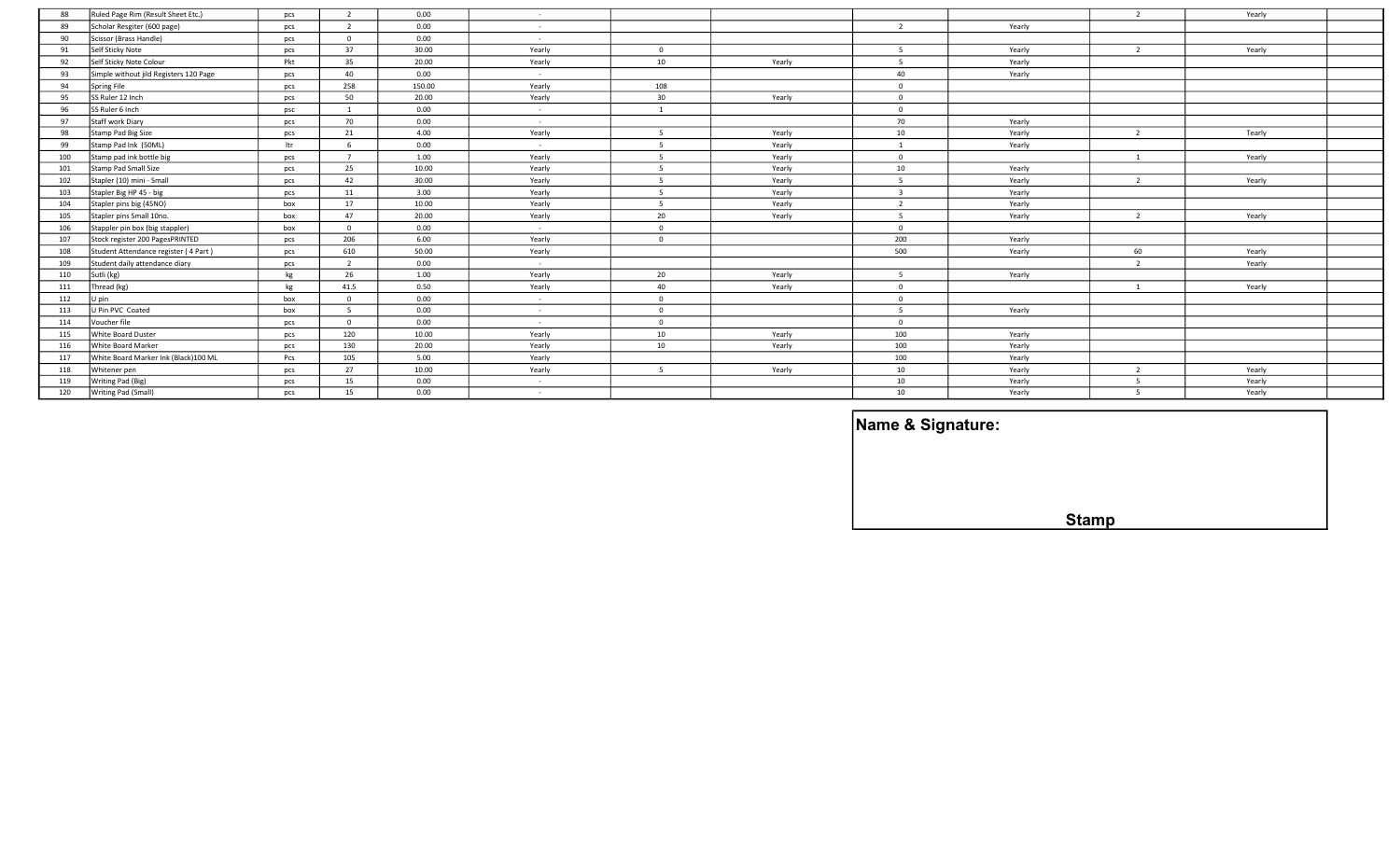|                         | <b>Cleaning Items</b>                                         |            |                  |                                            |                                                      |                                                 |                                               |                                            |                                                      |                                          |                                                       |                 |  |
|-------------------------|---------------------------------------------------------------|------------|------------------|--------------------------------------------|------------------------------------------------------|-------------------------------------------------|-----------------------------------------------|--------------------------------------------|------------------------------------------------------|------------------------------------------|-------------------------------------------------------|-----------------|--|
| Sr. No.                 | <b>ITEM NAME</b>                                              | Unit       | <b>Total QTY</b> | <b>Kolkata College</b><br>No. Students 600 | <b>Item requires</b><br>(Quarterly/6 Monthly/Yearly) | <b>Vitthalwadi College</b><br>No. Students 2000 | Item requires<br>(Quarterly/6 Monthly/Yearly) | <b>Ringas College</b><br>No. Students 3000 | <b>Item requires</b><br>(Quarterly/6 Monthly/Yearly) | <b>Ringas School</b><br>No. Students 200 | <b>Item requires</b><br>(Quarterly/6 Monthly/ Yearly) | <b>Bid Rate</b> |  |
| $\overline{1}$          | Wet Mop                                                       | Pcs        | 97               | 40                                         | Yearly                                               | 40                                              | Yearly                                        | 10                                         | Yearly                                               | -7                                       | Yearly                                                |                 |  |
| $\overline{2}$          | Dry Mop                                                       | Pcs        | 67               | 10                                         | Yearly                                               | 40                                              | Yearly                                        | 10                                         | Yearly                                               | $\overline{7}$                           | Yearly                                                |                 |  |
| $\overline{\mathbf{3}}$ | Mug                                                           | pcs        | 90               | 30                                         | Yearly                                               | 40                                              | Yearly                                        | 10                                         | Yearly                                               | 10                                       | Yearly                                                |                 |  |
| $\overline{4}$          | <b>Bucket</b>                                                 | pcs        | 82               | 10                                         | Yearly                                               | 60                                              | Yearly                                        | 10                                         | Yearly                                               | 2                                        | Yearly                                                |                 |  |
| -5                      | Phenvl                                                        | ltr        | 635              | 15                                         | Yearly                                               | 20                                              | Quarterly                                     | 400                                        | Yearly                                               | 200                                      | Yearly                                                |                 |  |
| 6                       | Toilet cleaner                                                | ltr        | 85               | 20                                         | Yearly                                               | 20                                              | Quarterly                                     | 30                                         | Yearly                                               | 15                                       | Yearly                                                |                 |  |
| $\overline{7}$          | Acid                                                          | ltr        | 225              | 5                                          | Yearly                                               | 20                                              | Quarterly                                     | 150                                        | Yearly                                               | 50                                       | Yearly                                                |                 |  |
| 8                       | Floor Broom                                                   | pcs        | 140              | 30                                         | Yearly                                               | 60                                              | Yearly                                        | 30                                         | Yearly                                               | 20                                       | Yearly                                                |                 |  |
| 9                       | Ceiling Broom                                                 | pcs        | 15               | 5                                          | Yearly                                               | 10                                              | Yearly                                        |                                            |                                                      |                                          |                                                       |                 |  |
|                         | Big UMC hard broom                                            | pcs        | 10               |                                            |                                                      | 10                                              | Yearly                                        |                                            |                                                      |                                          |                                                       |                 |  |
| 10                      | <b>Stick Broom</b>                                            | pcs        | 110              | 20                                         | Yearly                                               | 30                                              | Yearly                                        | 40                                         | Yearly                                               | 20                                       | Yearly                                                |                 |  |
| 11                      | Napthalene Balls (1 kg)                                       | packet     | 40               | 5                                          | Yearly                                               | 5                                               | Yearly                                        | 20                                         | Yearly                                               | 10                                       | Yearly                                                |                 |  |
| 12                      | <b>Bleaching Powder</b>                                       | box        | 10               | 5                                          | Yearly                                               | $5\overline{5}$                                 | Yearly                                        |                                            |                                                      |                                          |                                                       |                 |  |
| 13                      | floor Duster                                                  | pcs        | 20               | 20                                         | Yearly                                               |                                                 |                                               |                                            |                                                      |                                          |                                                       |                 |  |
| 14                      | <b>Table Duster</b>                                           | pcs        | 130              | 30                                         | Yearly                                               | 60                                              | Yearly                                        | 20                                         | Yearly                                               | 20                                       | Yearly                                                |                 |  |
|                         | Small wiper for glass                                         | pcs        | 25               |                                            |                                                      | 10                                              | Yearly                                        | 10                                         | Yearly                                               | $5^{\circ}$                              | Yearly                                                |                 |  |
| 15                      | <b>Big Wiper</b>                                              | pcs        | 70               | 10                                         | Yearly                                               | 30                                              | Yearly                                        | 15                                         | Yearly                                               | 15                                       | Yearly                                                |                 |  |
| 16                      | Toilet Brush                                                  | pcs        | 105              | $\overline{25}$                            | Yearly                                               | 60                                              | Yearly                                        | 20                                         | Yearly                                               |                                          |                                                       |                 |  |
| 17                      | Dustbin Small                                                 | pcs        | 70               | 20                                         | Yearly                                               | 30                                              | Yearly                                        | 10                                         | Yearly                                               | 10                                       | Yearly                                                |                 |  |
| 18                      | Dustbin Big                                                   | pcs        | 50               | 15                                         | Yearly                                               | 15                                              | Yearly                                        | 20                                         | Yearly                                               |                                          |                                                       |                 |  |
| 19                      | <b>Floor Cleaner</b>                                          | ltr        | 100              | 20                                         | Yearly                                               | 40                                              | Yearly                                        | 20                                         | Yearly                                               | 20                                       | Yearly                                                |                 |  |
| 20                      | Vim bar 200 gm                                                | gram       | 90               | 30                                         | Yearly                                               | 30                                              | Yearly                                        | 20                                         | Yearly                                               | 10                                       | Yearly                                                |                 |  |
| 21                      | Scotchbite                                                    | packet     | 115              | 30 <sup>°</sup>                            | Yearly                                               | 60                                              | Yearly                                        | 15                                         | Yearly                                               | 10                                       | Yearly                                                |                 |  |
| 22                      | Surf packet                                                   | kg         | 60               | 5                                          | Yearly                                               | 20                                              | Yearly                                        | 20                                         | Yearly                                               | 15                                       | Yearly                                                |                 |  |
| 23                      | Room freshner                                                 | pcs        | 45               | $\overline{5}$                             | Yearly                                               | 25                                              | Yearly                                        | 10                                         | Yearly                                               | $\overline{5}$                           | Yearly                                                |                 |  |
| 24                      | Sanitizer                                                     | ltr        | 50               | 10                                         | Yearly                                               | 20                                              | Yearly                                        | 10                                         | Yearly                                               | 10                                       | Yearly                                                |                 |  |
| 25                      | Odonil                                                        | pcs        | 360              | 100                                        | Yearly                                               | 100                                             | Yearly                                        | 100                                        | Yearly                                               | 60                                       | Yearly                                                |                 |  |
| 26                      | Handwash                                                      | Itr        | 35               | 10                                         | Yearly                                               | 15                                              | Yearly                                        | 10                                         | Yearly                                               |                                          |                                                       |                 |  |
| 27                      | Towel                                                         | pcs        | 20               | 5                                          | Yearly                                               |                                                 |                                               | 10                                         | Yearly                                               | 5                                        | Yearly                                                |                 |  |
| 28                      | Face wash                                                     | pcs        | 30               | $\mathbf 0$                                |                                                      | 20                                              | Yearly                                        | 10                                         | Yearly                                               |                                          |                                                       |                 |  |
| 29                      | Big size cloth (poche)                                        | pcs        | 130              | $\mathbf 0$                                |                                                      |                                                 |                                               | 100                                        | Yearly                                               | 30                                       | Yearly                                                |                 |  |
| 30                      | Jale Cleaning brush                                           | pcs        | 10               | $\mathbf 0$                                |                                                      |                                                 |                                               | 10                                         | Yearly                                               |                                          |                                                       |                 |  |
| 31                      | Iron June                                                     | pcs        | 20               | $\mathbf 0$                                |                                                      |                                                 |                                               | 20                                         | Yearly                                               |                                          |                                                       |                 |  |
| 32                      | Colin                                                         | ltr        | 30               | 5                                          | Yearly                                               |                                                 |                                               | 20                                         | Yearly                                               | 5                                        | Yearly                                                |                 |  |
| 33                      | Plastic pan                                                   | pcs        | 40               | 10                                         | Yearly                                               | 30                                              | Yearly                                        |                                            |                                                      |                                          |                                                       |                 |  |
| 34                      | Big Garbage bag                                               | packet     | 140              | 20                                         | Yearly                                               | 120                                             | Yearly                                        |                                            |                                                      |                                          |                                                       |                 |  |
| 35                      | Small Garbage bag                                             | packet     | 210              | 30                                         | Yearly                                               | 180                                             | Yearly                                        |                                            |                                                      |                                          |                                                       |                 |  |
| 36                      | <b>Tissue Paper</b>                                           | packet     | 70               | 10                                         | Yearly                                               | 50                                              | Yearly                                        | 10                                         | Yearly                                               |                                          |                                                       |                 |  |
| 37                      | Tissue Roll                                                   | pcs        | 375              | 10                                         | Yearly                                               | 360                                             | Yearly                                        | 5                                          | Yearly                                               |                                          |                                                       |                 |  |
| 38                      | Washroom freshner                                             | pcs        | 15               | -5                                         | Yearly                                               |                                                 |                                               | 5                                          | Yearly                                               | 5                                        | Yearly                                                |                 |  |
| 39                      | Rat Trap                                                      | pcs        | 10               | 10                                         | Yearly                                               |                                                 |                                               |                                            |                                                      |                                          |                                                       |                 |  |
| 40                      | Good night                                                    | pcs        | 90               | 20                                         | Yearly                                               | 60                                              | Yearly                                        | 10                                         | Yearly                                               |                                          |                                                       |                 |  |
| 41                      | Wash basin brush                                              | pcs        | 45               | 5                                          | Yearly                                               | 30                                              | Yearly                                        | 10                                         | Yearly                                               |                                          |                                                       |                 |  |
| 42                      | Bottle cleaning brush-big size                                | pcs        | 20               | 5                                          | Yearly                                               | 10                                              | Yearly                                        | 5                                          | Yearly                                               |                                          |                                                       |                 |  |
| 43                      | Phenyl Net                                                    | Pcs        | 170              | 50                                         | Yearly                                               | 120                                             | Yearly                                        |                                            |                                                      |                                          |                                                       |                 |  |
| 44                      | Hand gloves                                                   | pcs        | 70               | 10                                         | Yearly                                               | 40                                              | Yearly                                        | 20                                         | Yearly                                               |                                          |                                                       |                 |  |
| 45                      | Feather brush                                                 | pcs        | 10               | $\mathbf 0$<br>10                          |                                                      | 10<br>30                                        | Yearly                                        |                                            |                                                      |                                          |                                                       |                 |  |
| 46                      | Chock up pump                                                 | pcs        | 40<br>40         | $\overline{5}$                             | Yearly                                               | 30                                              | Yearly                                        |                                            |                                                      |                                          |                                                       |                 |  |
| 47<br>48                | Plastic brush for flooring<br>Scrub pad                       | pcs<br>pcs | 60               | $\mathbf 0$                                | Yearly                                               | 50                                              | Yearly<br>Yearly                              | 5<br>10                                    | Yearly<br>Yearly                                     |                                          |                                                       |                 |  |
| 49                      |                                                               |            | 40               | 10                                         |                                                      | 20                                              |                                               | 10                                         |                                                      |                                          |                                                       |                 |  |
| 50                      | Doormat                                                       | pcs<br>ltr | 40               | $\mathbf 0$                                | Yearly                                               | 30                                              | Yearly<br>Yearly                              | 5                                          | Yearly<br>Yearly                                     | $5^{\circ}$                              | Yearly                                                |                 |  |
| 51                      | Liquid for glass cleaning<br>Bottle cleaning brush-small size | pcs        | 15               | $\overline{5}$                             | Yearly                                               | 10                                              | Yearly                                        |                                            |                                                      |                                          |                                                       |                 |  |
|                         |                                                               |            |                  |                                            |                                                      |                                                 |                                               |                                            |                                                      |                                          |                                                       |                 |  |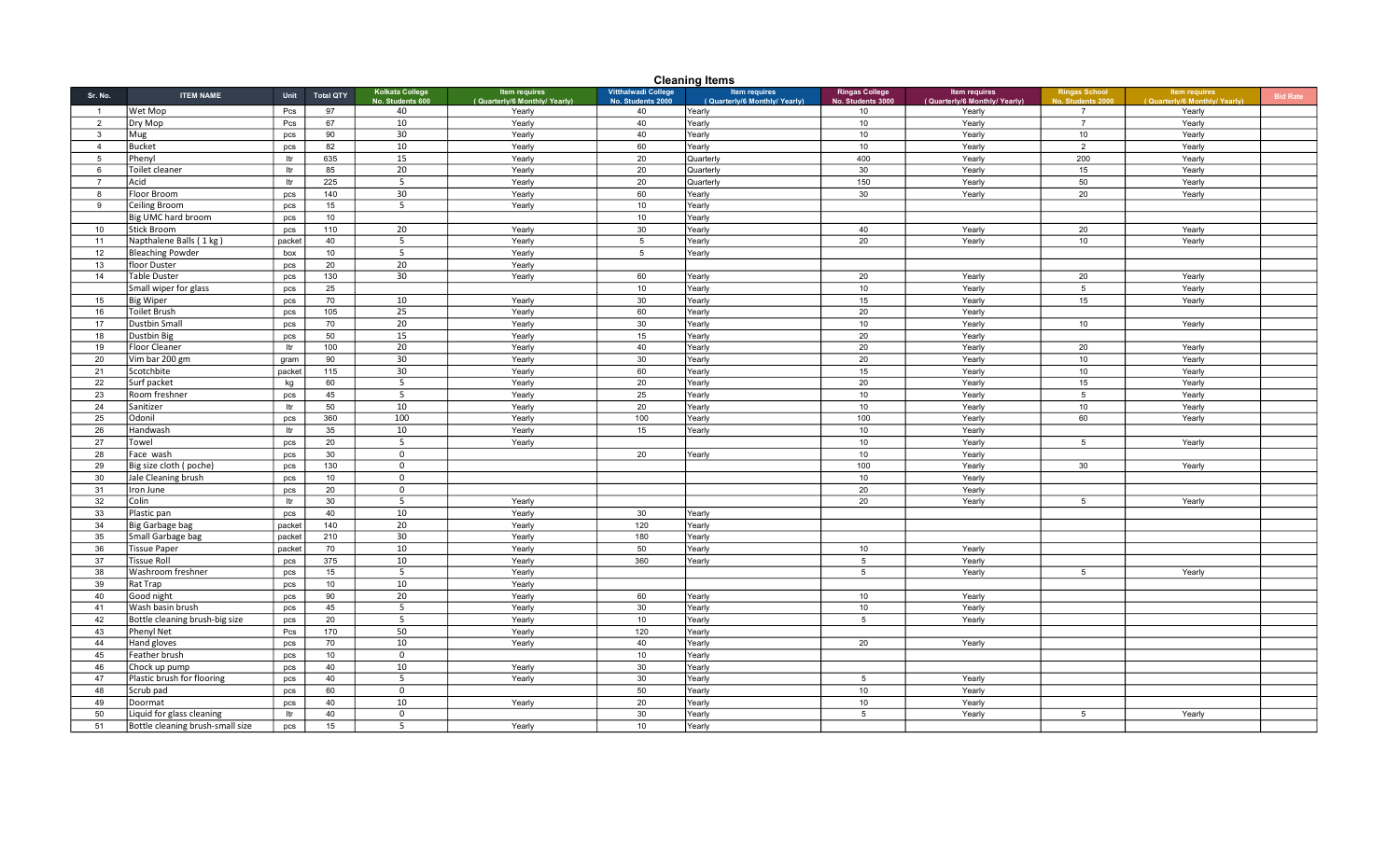|                | <b>Printing</b>                  |            |                  |                                     |                                                      |                                          |                                                      |                                            |                                                      |                                           |                                                      |                              |                                                      |                 |
|----------------|----------------------------------|------------|------------------|-------------------------------------|------------------------------------------------------|------------------------------------------|------------------------------------------------------|--------------------------------------------|------------------------------------------------------|-------------------------------------------|------------------------------------------------------|------------------------------|------------------------------------------------------|-----------------|
| Sr. No.        | <b>ITEM NAME</b>                 | Unit       | <b>Total QTY</b> | Kolkata College<br>No. Students 600 | <b>Item requires</b><br>(Quarterly/6 Monthly/Yearly) | Vitthalwadi College<br>No. Students 2000 | <b>Item requires</b><br>(Quarterly/6 Monthly/Yearly) | <b>Ringas College</b><br>No. Students 3000 | <b>Item requires</b><br>(Quarterly/6 Monthly/Yearly) | <b>Ringas School</b><br>No. Students 2000 | <b>Item requires</b><br>(Quarterly/6 Monthly/Yearly) | <b>Vedanta Foundation HO</b> | <b>Item requires</b><br>(Quarterly/6 Monthly/Yearly) | <b>Bid Rate</b> |
| 1              | Library Card                     | pcs        | 1200             | 1200                                |                                                      |                                          |                                                      |                                            |                                                      |                                           |                                                      |                              |                                                      |                 |
| $\overline{2}$ | Library Signage                  | pcs        | 50               | 50                                  |                                                      |                                          |                                                      |                                            |                                                      |                                           |                                                      |                              |                                                      |                 |
|                | Date Slip-100 pgs                | pcs        | 10               | 10                                  |                                                      |                                          |                                                      |                                            |                                                      |                                           |                                                      |                              |                                                      |                 |
| $\overline{4}$ | NOC Book -50 pgs book            | pcs        | $\overline{2}$   | 2                                   |                                                      |                                          |                                                      |                                            |                                                      |                                           |                                                      |                              |                                                      |                 |
|                | TC Application form-100 pgs book | pcs        | 1001             |                                     |                                                      |                                          |                                                      | 1000                                       | Yearly                                               |                                           |                                                      |                              |                                                      |                 |
| - 6            | Certificate                      | pcs        | 300              | 300                                 |                                                      |                                          |                                                      |                                            |                                                      |                                           |                                                      |                              |                                                      |                 |
|                | Bonafide book-100 pgs            | pcs        | $\overline{2}$   | $\mathcal{L}$                       |                                                      |                                          |                                                      |                                            |                                                      |                                           |                                                      |                              |                                                      |                 |
| -8             | ID Card-Nos.                     | pcs        | 6200             | 700                                 |                                                      | 2500                                     |                                                      | 3000                                       | Yearly                                               |                                           |                                                      |                              |                                                      |                 |
| 9              | Prospectus                       | pcs        | 8000             | 1500                                |                                                      | 1500                                     |                                                      | 4000                                       | Yearly                                               | 1000                                      | Yearly                                               |                              |                                                      |                 |
| 10             | Stamp                            | pcs        | 12               | 10                                  |                                                      | $\mathcal{L}$                            |                                                      |                                            |                                                      |                                           |                                                      |                              |                                                      |                 |
| 11             | Magazine                         | pcs        | 1800             | 300                                 |                                                      | 1500                                     |                                                      |                                            |                                                      |                                           |                                                      |                              |                                                      |                 |
| 12             | <b>Book Cards</b>                | pcs        | 2500             |                                     |                                                      | 2500                                     |                                                      |                                            |                                                      |                                           |                                                      |                              |                                                      |                 |
| 13             | <b>Book Pocket</b>               | pcs        | 2500             |                                     |                                                      | 2500                                     |                                                      |                                            |                                                      |                                           |                                                      |                              |                                                      |                 |
| 14             | Due Date slip                    | pcs        | 2500             |                                     |                                                      | 2500                                     |                                                      |                                            |                                                      |                                           |                                                      |                              |                                                      |                 |
| 15             | Libraray Readers Ticket          | pcs        | 5400             |                                     |                                                      | 1600                                     |                                                      | 3800                                       | Yearly                                               |                                           |                                                      |                              |                                                      |                 |
| 16             | Leaving certificate paper        | pcs        | 500              |                                     |                                                      | 500                                      |                                                      |                                            |                                                      |                                           |                                                      |                              |                                                      |                 |
| 17             | Student Muster                   | pcs        | 8                |                                     |                                                      | $\circ$                                  |                                                      |                                            |                                                      |                                           |                                                      |                              |                                                      |                 |
| 18             | Main Answer sheet                | pcs        | 16000            | 10000                               |                                                      | 6000                                     |                                                      |                                            |                                                      |                                           |                                                      |                              |                                                      |                 |
| 19             | Supplement                       | <b>DCS</b> | 50000            | 15000                               |                                                      | 35000                                    |                                                      |                                            |                                                      |                                           |                                                      |                              |                                                      |                 |
| 20             | Pamplets Big size-A2             | pcs        | 100000           |                                     |                                                      |                                          |                                                      | 100000                                     | Yearly                                               |                                           |                                                      |                              |                                                      |                 |
| 21             | Pamplets small size-A4           | pcs        | 80000            |                                     |                                                      |                                          |                                                      | 60000                                      | Yearly                                               | 20000                                     | Yearly                                               |                              |                                                      |                 |
| 22             | Attendance Register              | pcs        | 500              |                                     |                                                      |                                          |                                                      | 500                                        | Yearly                                               |                                           |                                                      |                              |                                                      |                 |
| 23             | No Dues Form                     | <b>DCS</b> | 3000             |                                     |                                                      |                                          |                                                      | 3000                                       | Yearly                                               |                                           |                                                      |                              |                                                      |                 |
| 24             | Laptop distribution form         | pcs        | 1000             |                                     |                                                      |                                          |                                                      | 1000                                       | Yearly                                               |                                           |                                                      |                              |                                                      |                 |
| 25             | Hostel Admission form(5 Pages)   | pcs        | 150              |                                     |                                                      |                                          |                                                      | 150                                        | Yearly                                               |                                           |                                                      |                              |                                                      |                 |
| 26             | Bus Facility form                | pcs        | 600              |                                     |                                                      |                                          |                                                      | 600                                        | Yearly                                               |                                           |                                                      |                              |                                                      |                 |
| 27             | College Letter pad               | pcs        | 2100             |                                     |                                                      | 1000                                     |                                                      | 600                                        | Yearly                                               | 500                                       | Yearly                                               |                              |                                                      |                 |
| 28             | A4 Size Paper                    | Doz        |                  |                                     |                                                      |                                          |                                                      |                                            |                                                      |                                           |                                                      |                              | Quarterly                                            |                 |
| 29             | <b>Box File</b>                  | Doz        |                  |                                     |                                                      |                                          |                                                      |                                            |                                                      |                                           |                                                      |                              | Half Yearly                                          |                 |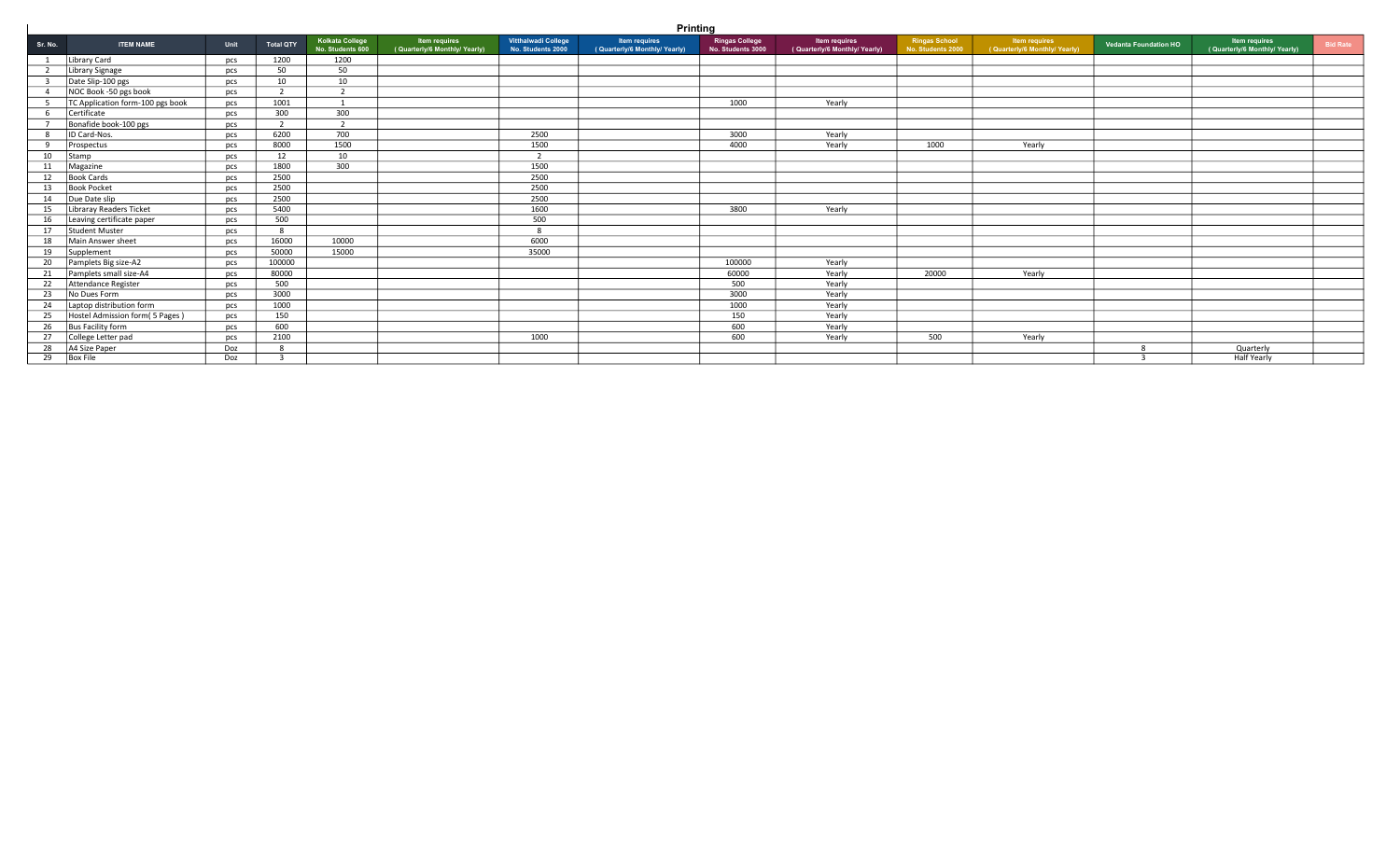|                | <b>Fixed Assets</b>                              |            |                  |                                     |                                                |                                          |                                                      |                                            |                                                       |                                           |                                                      |                 |
|----------------|--------------------------------------------------|------------|------------------|-------------------------------------|------------------------------------------------|------------------------------------------|------------------------------------------------------|--------------------------------------------|-------------------------------------------------------|-------------------------------------------|------------------------------------------------------|-----------------|
| Sr. No.        | <b>ITEM NAME</b>                                 | Unit       | <b>Total QTY</b> | Kolkata College<br>No. Students 600 | Item requires<br>(Quarterly/6 Monthly/ Yearly) | Vitthalwadi College<br>No. Students 2000 | <b>Item requires</b><br>(Quarterly/6 Monthly/Yearly) | <b>Ringas College</b><br>No. Students 3000 | <b>Item requires</b><br>(Quarterly/6 Monthly/ Yearly) | <b>Ringas School</b><br>No. Students 2000 | <b>Item requires</b><br>(Quarterly/6 Monthly/Yearly) | <b>Bid Rate</b> |
| $\overline{1}$ | Fan Wall for Class Room, Lab, Staff room         | pcs        | 40               | 40                                  |                                                |                                          |                                                      |                                            |                                                       |                                           |                                                      |                 |
| $\overline{2}$ | Air Conditioner 2 ton 4no, 1.5 ton 1 no          | pcs        | 27               | 5                                   |                                                |                                          |                                                      | 20                                         |                                                       |                                           |                                                      |                 |
| $\mathbf{3}$   | Water Cooler 60/80 ltr                           | pcs        | $\overline{7}$   | 5                                   |                                                |                                          |                                                      |                                            |                                                       |                                           |                                                      |                 |
| $\overline{4}$ | Sintex Tank 1000 ltr                             | <b>DCS</b> | $\overline{1}$   | 1                                   |                                                |                                          |                                                      |                                            |                                                       |                                           |                                                      |                 |
| 5              | Table for Lab                                    | pcs        | 20               | $\overline{20}$                     |                                                |                                          |                                                      |                                            |                                                       |                                           |                                                      |                 |
| 6              | Rack for Library and Store Room                  | pcs        | 10               | 10                                  |                                                |                                          |                                                      |                                            |                                                       |                                           |                                                      |                 |
| 8              | Fridge 280 ltr Canteen                           | pcs        | 2                | 1                                   |                                                |                                          |                                                      |                                            |                                                       |                                           |                                                      |                 |
| 9              | Exhaust fan for washroom and lab (small & big)   | pcs        | 12               | 10                                  |                                                |                                          |                                                      |                                            |                                                       |                                           |                                                      |                 |
| 10             | Mirror for washroom(Big size)                    | pcs        | 13               | 12                                  |                                                |                                          |                                                      |                                            |                                                       |                                           |                                                      |                 |
| 11             | Fire & Electric Shaft Door                       | pcs        | 14               | 14                                  |                                                |                                          |                                                      |                                            |                                                       |                                           |                                                      |                 |
| 12             | Urinal Divider                                   | pcs        | 21               | 17                                  |                                                |                                          |                                                      |                                            |                                                       |                                           |                                                      |                 |
| 13             | Digital Board                                    | pcs        | $\mathbf{3}$     | 1                                   |                                                |                                          |                                                      |                                            |                                                       |                                           |                                                      |                 |
| 14             | Soft Board (3/2")                                | pcs        | 12               | 8                                   |                                                |                                          |                                                      |                                            |                                                       |                                           |                                                      |                 |
| 15             | Manual Notice Board (4/3")                       | pcs        | 16               | 10                                  |                                                |                                          |                                                      |                                            |                                                       |                                           |                                                      |                 |
| 16             | Sanitary vending and Disposal Machine            | pcs        | $\mathbf{3}$     | 1                                   |                                                |                                          |                                                      |                                            |                                                       |                                           |                                                      |                 |
| 17             | Sanitzer Dispenser                               | pcs        | $\overline{2}$   | $\overline{2}$                      |                                                |                                          |                                                      |                                            |                                                       |                                           |                                                      |                 |
| 18             | Blinds (Conference Room, Library & Admin Office) | pcs        | $\mathbf{0}$     |                                     |                                                |                                          |                                                      |                                            |                                                       |                                           |                                                      |                 |
| 19             | Class bell                                       | pcs        | 6                | $\overline{4}$                      |                                                |                                          |                                                      |                                            |                                                       |                                           |                                                      |                 |
| 21             | Student Bench (2 seater)                         | pcs        | 300              | 300                                 |                                                |                                          |                                                      |                                            |                                                       |                                           |                                                      |                 |
| 22             | Door Closer                                      | pcs        | 20               | 20                                  |                                                |                                          |                                                      |                                            |                                                       |                                           |                                                      |                 |
| 23             | Window Films (sq ft)                             | pcs        | 2400             | 2400                                |                                                |                                          |                                                      |                                            |                                                       |                                           |                                                      |                 |
| 25             | Barcode scanner                                  | pcs        | $\overline{1}$   |                                     |                                                | $\overline{1}$                           |                                                      |                                            |                                                       |                                           |                                                      |                 |
| 26             | Books Issue / Return Counter                     | pcs        | $\overline{1}$   |                                     |                                                | $\overline{1}$                           |                                                      |                                            |                                                       |                                           |                                                      |                 |
| 27             | Cat 6 Cable                                      | pcs        | 2                |                                     |                                                | 2                                        |                                                      |                                            |                                                       |                                           |                                                      |                 |
| 28             | Cmos Battries                                    | pcs        | 50               |                                     |                                                | 50                                       |                                                      |                                            |                                                       |                                           |                                                      |                 |
| 29             | Colour Ribbion For Id Card                       | pcs        | 5                |                                     |                                                | 5                                        |                                                      |                                            |                                                       |                                           |                                                      |                 |
| 30             | Computer Set                                     | pcs        | $\mathbf{3}$     |                                     |                                                | $\mathbf{3}$                             |                                                      |                                            |                                                       |                                           |                                                      |                 |
| 31             | Cpu                                              | pcs        | 30               |                                     |                                                | 30                                       |                                                      |                                            |                                                       |                                           |                                                      |                 |
| 32             | Dvd                                              | pcs        | 10               |                                     |                                                | 10                                       |                                                      |                                            |                                                       |                                           |                                                      |                 |
| 33             | Journals Keep & Stores                           |            | $\overline{1}$   |                                     |                                                | $\overline{1}$                           |                                                      |                                            |                                                       |                                           |                                                      |                 |
| 34             | Monitor                                          | pcs        | 30               |                                     |                                                | 30                                       |                                                      |                                            |                                                       |                                           |                                                      |                 |
| 35             | Networking Tool Kit                              | pcs        | $\overline{1}$   |                                     |                                                | $\overline{1}$                           |                                                      |                                            |                                                       |                                           |                                                      |                 |
| 36             | News Papers stands                               | pcs        | $\overline{7}$   |                                     |                                                | $\overline{4}$                           |                                                      |                                            |                                                       |                                           |                                                      |                 |
| 37             | Pendrive                                         | pcs        | 9                |                                     |                                                | 5                                        |                                                      |                                            |                                                       |                                           |                                                      |                 |
| 38             | Pvc Crad for ID Card                             | pcs        | 5                |                                     |                                                | 5                                        |                                                      |                                            |                                                       |                                           |                                                      |                 |
| 39             | RJ 45 Connnectors                                | pcs        | 100              |                                     |                                                | 100                                      |                                                      |                                            |                                                       |                                           |                                                      |                 |
| 40             | <b>UPS</b>                                       | pcs        | $\overline{1}$   |                                     |                                                | $\overline{1}$                           |                                                      |                                            |                                                       |                                           |                                                      |                 |
| 41             | UPS(kva)                                         | pcs        | $\mathbf{3}$     |                                     |                                                | $\mathbf{3}$                             |                                                      |                                            |                                                       |                                           |                                                      |                 |
| 42             | Usb Mouse                                        | pcs        | 30               |                                     |                                                | 30                                       |                                                      |                                            |                                                       |                                           |                                                      |                 |
| 43             | Wheel Chair                                      | pcs        | $\overline{1}$   |                                     |                                                | $\overline{1}$                           |                                                      |                                            |                                                       |                                           |                                                      |                 |
| 44             | Wireless Mouse Keyboard                          | pcs        | 18               |                                     |                                                | 15                                       |                                                      |                                            |                                                       |                                           |                                                      |                 |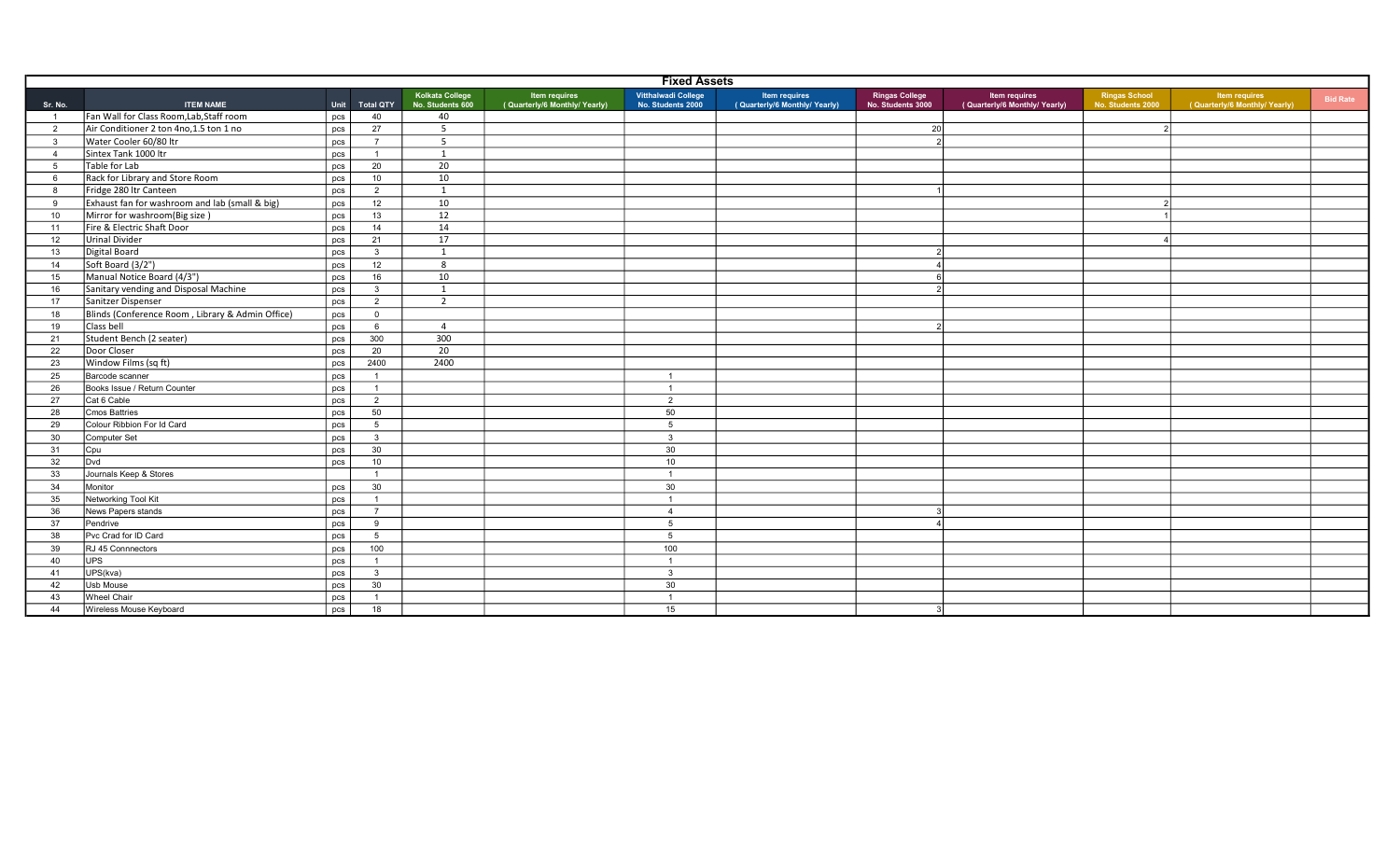

Opp. Niranjan Bldg., Corner of 'E' Rd., Marine Drive, Mumbai - 400 002 Tel.: (022) 22826005 / 22810418 E-mail: info@vedantafoundation.org . Website : www.vedantafoundation.org

## Annexure B:

#### Terms and Conditions of Tender invited for supply of stationery and miscellaneous items required for Educational Institution run by Vedanta Foundation :-

1. The Supplier is bound to follow all the terms and condition as specified in tender as listed below.

#### 2. Delivery Location:

Ordered items to be delivered at below mentioned locations as may be indented from time to time

- i. Vedanta Post Graduate Girl's College, Opposite Nagar Palika, Reengus, District Sikar, Rajasthan-332 404.
- ii. Vedanta College, 33A Shibkrishna Daw Lane, Phoolbagan, Kadapara, Kolkata 700054.
- iii. Vedanta College, Opposite Udyog Vihar, Vithalwadi station road, Vithalwadi west-421003.
- iv. Vedanta Gurukul Public School, Khemko ka Mohalla, Reengus, Sikar, Rajasthan 332 404.
- v. Vedanta Foundation, Office No. 56, 5<sup>th</sup> Floor, B Wing, Mittal Tower, Free Press Journal Marg, Nariman Point, Mumbai – 400 021.

#### 3. Delivery quantity & frequency:

The approximate annual requirement and required frequency is detailed in **Annexure A.** But the actual requirement may vary as per actual requirements of the different institutions listed at Para 2 above.

### 4. Quality / Durability:

Quality and Durability of ordered items to be ensured.

#### 5. Payment Terms:

- i. Bills for supply of items prepared on the basis of accepted rates will have to be submitted in favour of "Vedanta Foundation".
- ii. The bill raised by the Supplier should have all tax registration numbers printed on the bill. Validity of the tax registration during the currency period of contract shall be the sole responsibility of the Supplier.
- iii. Advance payment of 30% of quoted value shall be made to supplier on execution of work order.
- iv. Payment of remaining 70% of quoted value shall be made after 15 days from receipt of items against bill for the supply made after the items have been checked and accounted and there is no damage/shortage.
- v. No payment is admissible for items rejected.
- vi. The prices / rates quoted should be filled in the stipulated column in Annexure A in INR only.

#### 6. EMD & Performance Guarantee:

- i. EMD equivalent to 1% of the quoted value by way of Demand Draft payable at Mumbai in favour of "Vedanta Foundation" to be deposited with tender documents.
- ii. This EMD would be return back to unsuccessful bidder/s within 15 days of the Opening of Tenders.
- iii. A Performance Guarantee in favour of "Vedanta Foundation", equivalent to 5% of order value, to be deposited with Vedanta Foundation by the successful bidder/s within 7 days of finalization of orders. This amount would be returned at the end of CFY 2022-23.